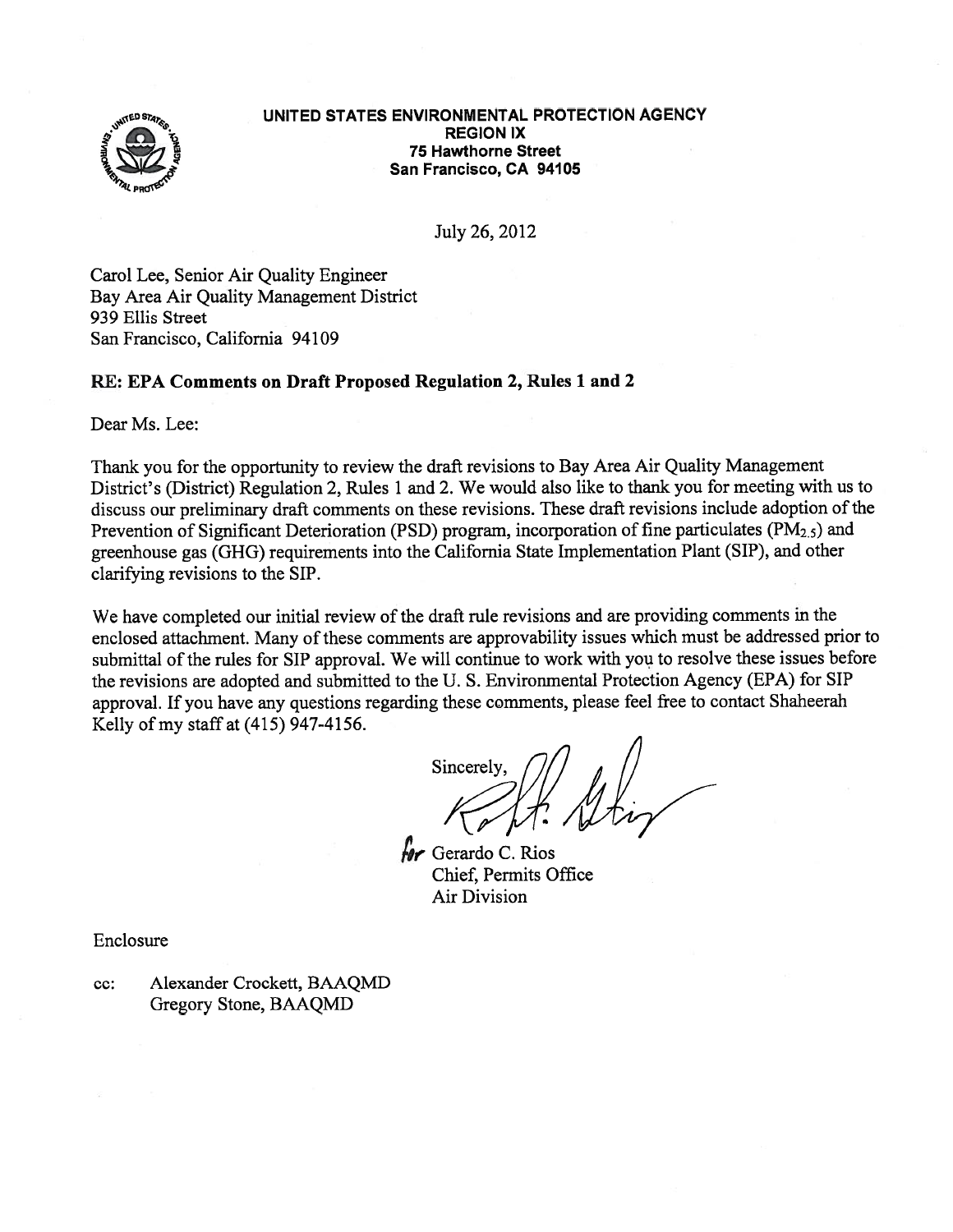# **ENCLOSURE**

# **EPA Region 9 Comments on the DRAFT Revisions to BAAQMD Regulation 2, Rules 1 &2**

# **I. REGULATION 2, RULE 1**

# **1. Exemptions**

- a. The District must provide an analysis for each new or revised exemption (compared to current SIP version) consistent with Section 110(l) of the Clean Air Act (Act) and Title 40, Code of Federal Regulations, Section 51.160(e) (40 CFR 51.160(e)). 40 CFR 51.160(e) requires that the SIP contain provisions that identify the types and sizes of facilities, buildings, structures, or installations which will be subject to review, and discuss the basis for determining which facilities will be subject to review (i.e., justify exemptions from permit requirements). Since new exemptions typically mean fewer sources are subject to permit and emission control requirements, the analysis must show how exempting these new sources will not interfere with any applicable requirement concerning attainment and reasonable further progress, or any other applicable requirement of the Act. (See section 110(l) of the Act). Based on EPA's discussions with the District on June 28, 2012, we understand District Staff are preparing this analysis.
- b. District Rule 2-1-502 states "any person asserting that a source is exempt...shall, upon the request of the APCO, provide 'substantial credible evidence' proving to the APCO that the source meets all requirements necessary to qualify for the exemption." Many of the exemptions in sections 2-1-103 through 2-1-128 contain emission thresholds which may require the source to maintain usage, purchase or other types of monitoring records to demonstrate that their exemption status is applicable. To ensure these exempted sources are aware of the need to maintain appropriate documentation that can serve as "substantial creditable evidence," we recommend that District Rule 2-1-502 be revised to clarify that credible evidence means maintaining various types of records, such as purchase or usage records, or other documentation. Another alternative is to add specific language that records must be maintained to provide credible evidence of the applicability and compliance with a stated exemption.

#### **2. Applicability Procedures for Determining if a Project will Result in a Major Modification**

a. The procedures for determining nonattainment New Source Review (NSR) applicability are contained in 40 CFR 51.165(a)(2), and those for determining Prevention of Significant Deterioration (PSD) applicability are contained in 40 CFR 51.166(a)(7). Subparagraph 51.165(a)(2)(ii) states: Each plan shall use the specific provisions of paragraphs (a)(2)(ii)(A) through (F) of this section. Deviations from these provisions will be approved only if the State *specifically demonstrates* that the submitted provisions are *more stringent than or at least as stringent in all respects* as the corresponding provisions in paragraphs (a)(2)(ii)(A) through (F) of this section. (*Emphasis added*) Thus these specific procedures ("Federal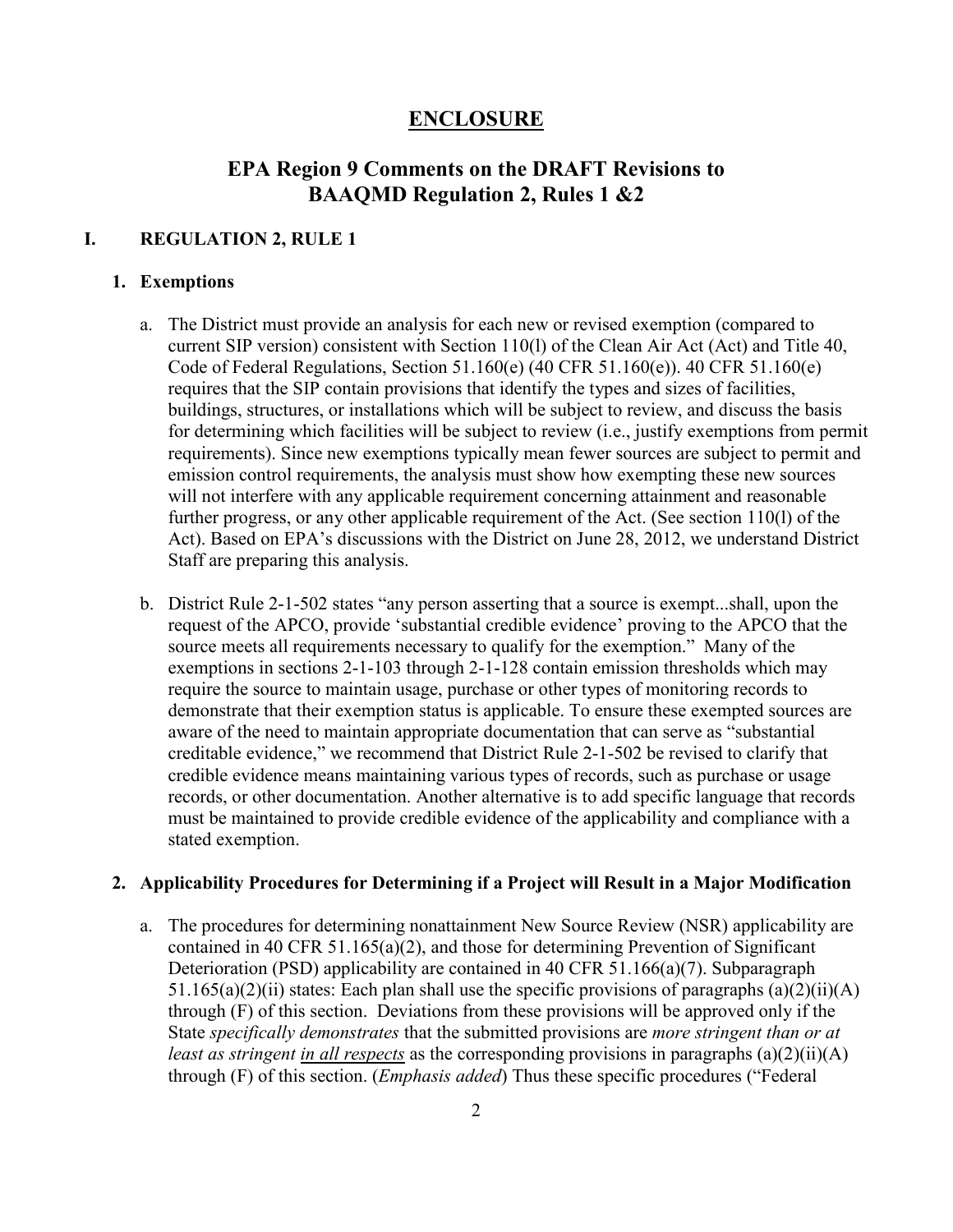Modification Test") are required plan elements which must be included for SIP approval of the proposed rule revisions.

The Federal Modification Test requires existing major facilities to calculate emission increases to determine if a physical or operational change triggers major NSR requirements (i.e., best available control technology (BACT), offsets, and/or air quality modeling or monitoring). In general, emission increases are determined by taking the difference between the "baseline actual emissions" before a change and the "projected actual emissions" or "potential to emit" (PTE) after a change, and net emission increases are determined by also adding any contemporaneous increases and subtracting any contemporaneous decreases from the source. Changes at a facility that result in both a significant emissions increase and a significant net emissions increase are subject to major NSR requirements.

The District's applicability procedures differ from the required Federal Modification Test in several important aspects. First, under the District's procedures, an existing facility undergoing a change must determine whether a change is a "modified source" as defined in District Rule 2-1-234 ("District Modification Test"). In general, a "modified source" is any action that results in an emissions increase in an existing source's PTE, regardless of whether the facility is a major or non-major existing facility. Emission increases are calculated based on the difference between a source's PTE before and after a change (i.e., a "PTE to PTE" test). A source that meets the definition of a "modified source" is then subject to the NSR permitting requirements in Regulation 2, Rule 2. Second, if the changed source will result in a "modified source", then the emission increase is calculated in accordance with District Rule 2-2-604, to determine if it triggers the emission thresholds in Regulation 2, Rule 2 for BACT and offsets, as well as other substantive requirements such as public participation.

According to the District's "Updates for NSR and Tile V Permitting Programs, Regulation 2 – Rules 1, 2, 4 & 6, Background Discussion for Second Draft of Proposed Amendments  $\&$ Responses to Comments Received on First Draft" dated May 25, 2012 ("May 25, 2012 Response to Comments Document"), the District states that the District Modification Test is at least as stringent as, and likely more stringent than, EPA's Federal Modification Test. The District states for example that its approach has no "significance" threshold below which a modification is not subject to NSR requirements, such that *any* increase in a source's PTE is a "modification" subject to NSR permitting requirements. Additionally, the District Modification Test requires facilities to evaluate not only annual emission increases, but also daily emission increases to determine whether a change is a modification.

While EPA acknowledges that the District Modification Test may be more stringent in some respects when compared to the Federal Modification Test, it is not "at least as stringent in all respects." The Federal Modification Test requires evaluating emission increases on an "actual to projected or potential" basis. The purpose of this test is to evaluate the actual emission increase by the project, rather than the allowable emission increase. For example, an existing source with a PTE emission limit that is significantly higher than its actual emission rate prior to a project could propose changes that will make it economically feasible to operate the source again at a higher production rate. In such a case, there may be a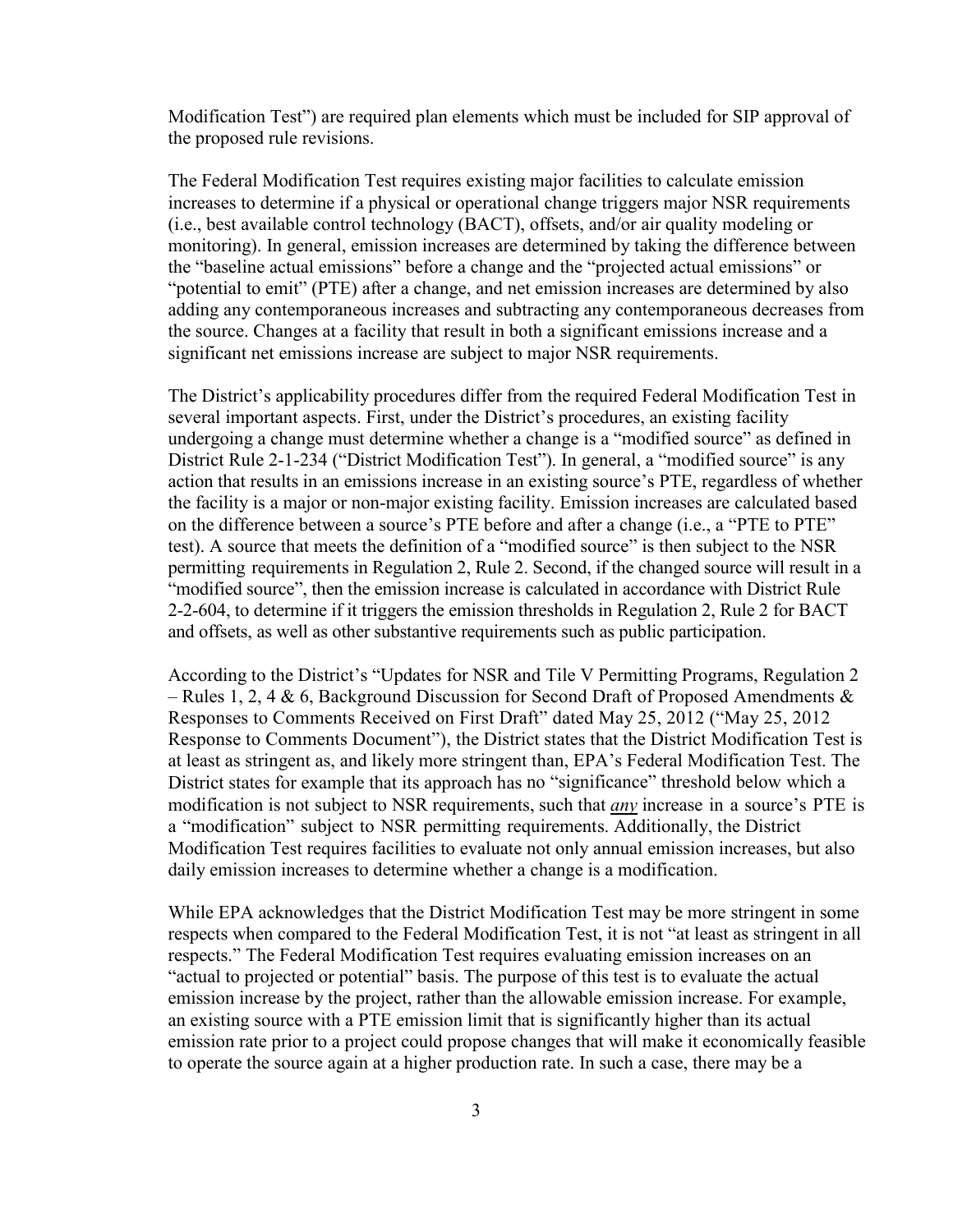significant emission increase in actual emissions<sup>1</sup>, but no increase in the PTE of the source. In this regard, the District NSR rules are not "*more stringent than or at least as stringent in all respects* as the corresponding provisions in paragraphs  $(a)(2)(ii)(A)$  through  $(F)$ ...". Since some projects that would otherwise require a federal NSR permit are not required to obtain one under the District's proposed NSR regulations, the use of a PTE to PTE test to determine if a proposed project will result in a "modification" subject to further NSR regulations is not acceptable.

EPA notes that the language provided in the latest draft of Regulation 2, Rule 1 pertaining to applicability determinations would be acceptable in that it requires a project to perform the Federal Modification Test, and if the source is not a federal "major modification", then the District Modification Test may be used to determine which additional requirements apply to the proposed project. The draft revisions to Regulation 2, Rule 1 (see section 234) provided in the May 25, 2012 Response to Comments Document appear to contain new language that would be at least as stringent as the Federal Modification Test requirements in 40 CFR 51.165(a)(2) and 40 CFR 51.166(a)(7). However, the District has stated that it has provided this draft revision language only for public comment consideration and does not plan on retaining this revision unless it receives comments from EPA stating the rule is not approvable for the SIP without this revision.

The District also stated in their May 25, 2012 Response to Comments Document that EPA has already approved similar PTE to PTE tests in other California air district SIPs, further suggesting that this test is at least as stringent as the Federal Modification Test and approvable by EPA under the Clean Air Act. EPA disagrees. EPA reviewed the cited rules and has discussed them with the other respective California air districts to confirm that these rules only allow a PTE to PTE test after a test that meets the Federal Modification Test is performed to verify the project does not result in a "major modification."

In sum, as discussed above, EPA's regulations require that deviations from the Federal Modification Test be approved only if the District specifically demonstrates that the submitted provisions are, *in all respects*, more stringent than, or at least as stringent as, the corresponding provisions in 40 CFR 51.165(a)(2) and 40 CFR 51.166(a)(7). The approach contained in the proposed rules is not "at least as stringent" as required by the federal programs, because an existing source could be modified or a new source added to a facility where the emission increase would be greater than the definition of a significant emission increase under the NSR program requirements, but not trigger the District's modification applicability determination (based on a PTE to PTE test) to see if a source is a major modification. Because there are some respects in which the District Modification Test is less stringent than the Federal Modification Test, the District's current proposed rule is not approvable for purposes of the Federal Modification Test.

b. As mentioned above, the latest draft revisions to Regulation 2, Rule 1 (see section 234) released by the District on May 25, 2012 appear to contain new language that would be as stringent as the Federal Modification Test requirements in 40 CFR 51.165(a)(2) and 40 CFR

 $\overline{a}$ 

<sup>&</sup>lt;sup>1</sup> As "significant" is defined in 40 CFR 51.165(a)(1)(x)(A) and 40 CFR 51.166(b)(23).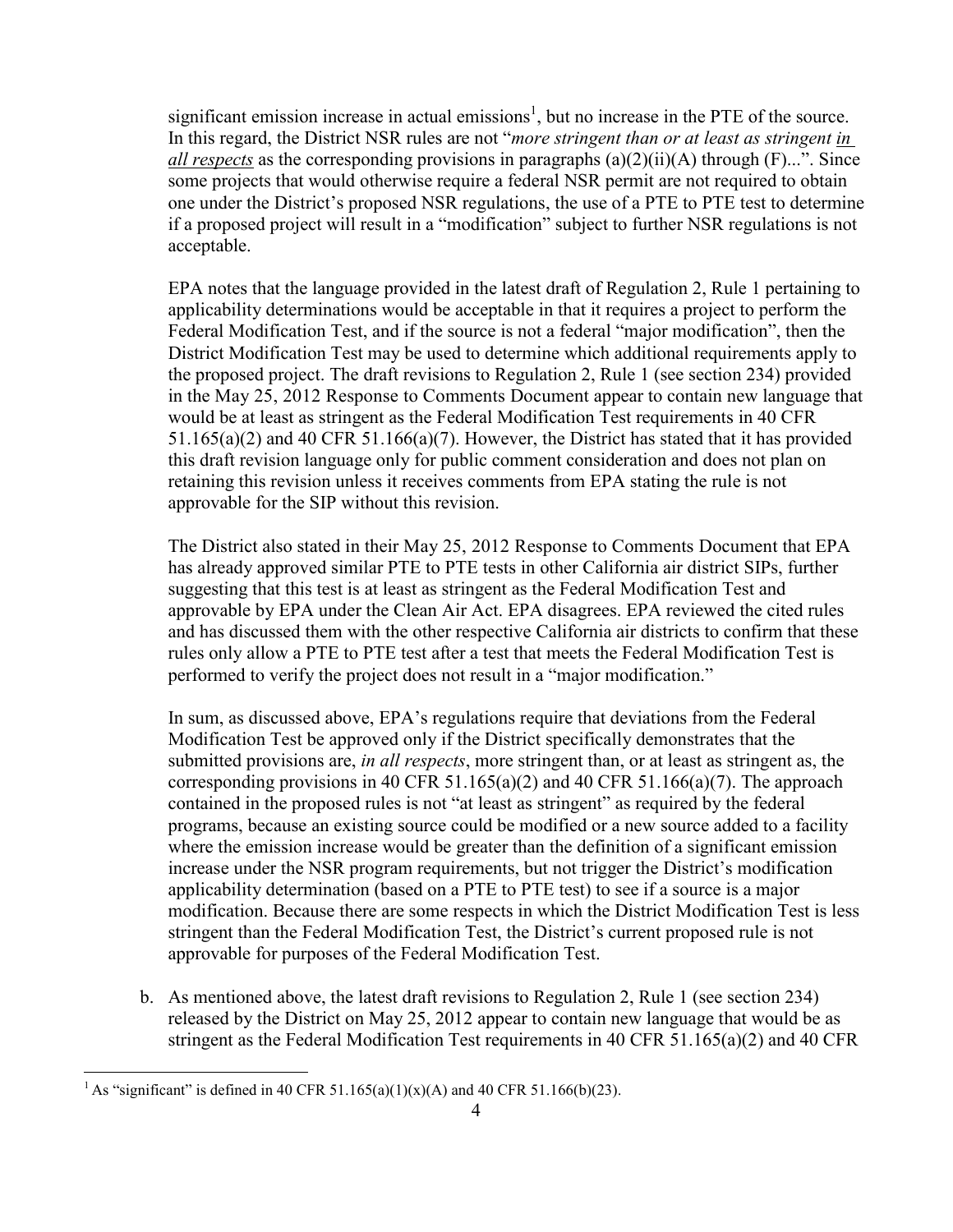51.166(a)(7). However, this provision must include the appropriate citations for the Federal Modification Test. This deficiency may be remedied by making the following revisions in bold/underline.

"234.2 Increase Over Actual Emissions Baseline: An increase that is a "major modification" under either of the following definitions:

2.1 Non-Attainment NSR Pollutants: For NOx, VOC,  $PM_{2.5}$ , and SO<sub>2</sub>, a "major modification" as defined in 40 C.F.R. 51.165(a)(1)(v), *determined pursuant to the requirements of 40 C.F.R. 51.165(a)(2)(ii)(A) through (F)*;

2.2 Other Federal NSR Pollutants: For other pollutants, a "major modification" as defined in 40 C.F.R. 166(b)(2), *determined pursuant to the requirements of 40 C.F.R. 51.166(a)(7)(i) through (vi)*."

- c. We note that the District's proposed revisions to District Rule 2-1-234 state: "To make any physical change, change in method of operation, change in throughput or production, or other similar change at an existing source, that results in an increase in daily or annual emissions." Please clarify whether daily emission increases are meant to apply to the Federal Modification Test in 2-1-234.2. Please note that emission increases under the Federal Modification Test are based on annual emission increases, not daily. If the District wants to include daily emission increases, the rule must explain how these daily increases are expected to be calculated using the Federal Modification Test.
- **3. Particulate Matter Measurements**  District Rule 2-1-603 must include a requirement for approval of both the Air Pollution Control Officer (APCO) and EPA for use of other test methods. This can be remedied by adding the following revision in bold/underline: "Particulate Matter Measurements:  $PM_{2.5}$  and  $PM_{10}$  shall be measured as prescribed in EPA Methods 201A and 202 (for measurements of emissions from specific sources) and in 40 C.F.R. Parts 50, 53 and 58 (for measurements of ambient concentrations). If such test methods cannot be used because the physical characteristics of the emissions being measured render such methods inappropriate (e.g., because of the emissions' high moisture content or high temperature), then another appropriate test method may be used upon prior written approval of the APCO *and EPA*."

# **II. REGULATION 2, RULE 2**

#### **1. Federal Offsets**

a. 40 CFR 51.165(a)(3)(ii)(J) specifies that amount of offsets required for a major modification be determined by summing the difference between the allowable emissions (as defined in 40 CFR 51.165(a)(1)(xi)) after the modification and the actual emissions (as defined in 40 CFR 51.165(a)(1)(xii)) before the modification for each emissions unit." However, District Rule 2-2-606.2 in the revised draft rule allows a PTE to PTE test for determining the amount of offsets for a Fully Offset Source as defined in 2-2-213. While it may be appropriate and reasonable to allow this test if offsets were provided in the recent past, such that the source has not yet operated at the emission level offsets were provided for, it is not appropriate to use a PTE to PTE test to determine the amount of offsets required if the unit was fully offset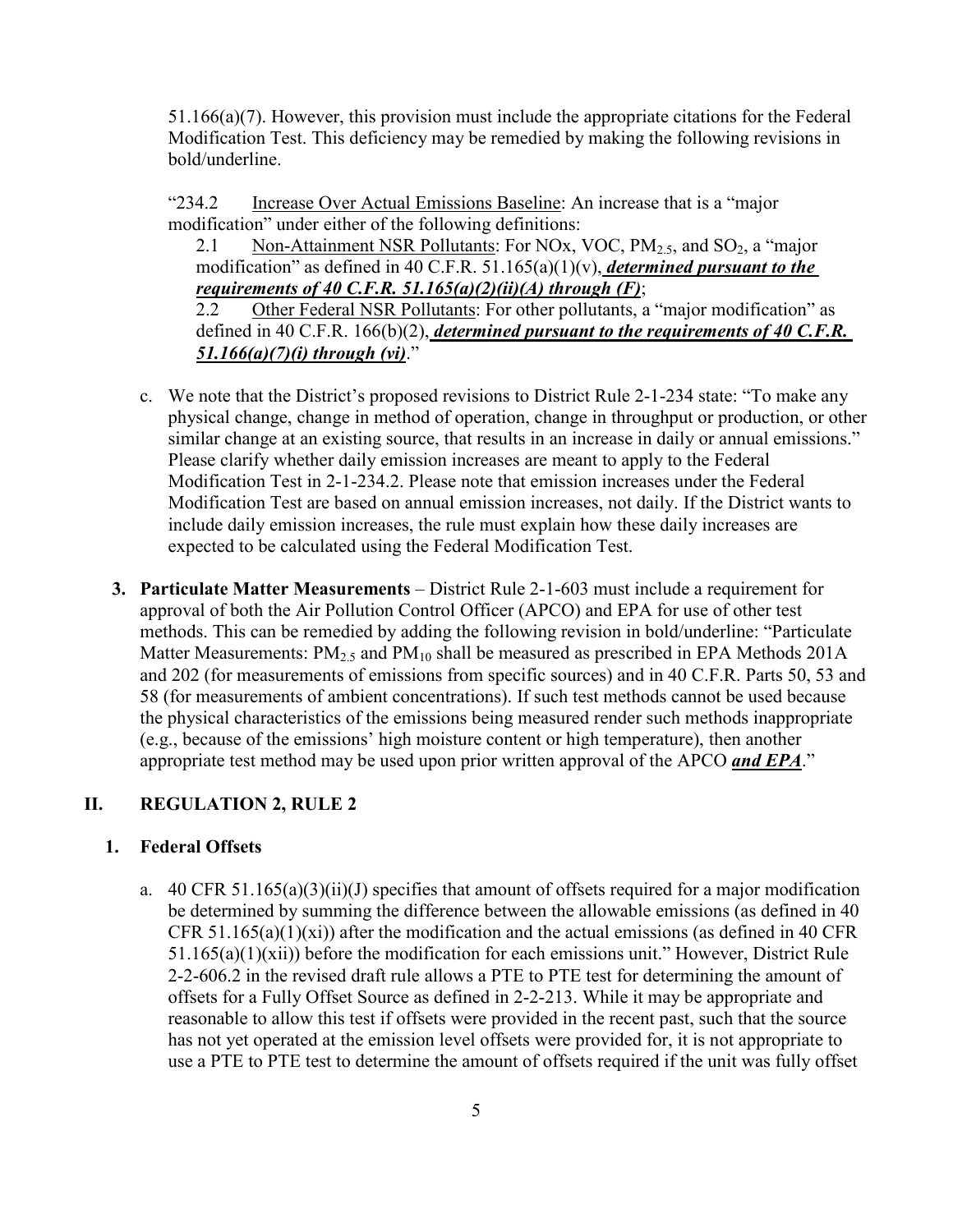at any time in the past. EPA believes that this type of test is approvable only if the source was fully offset within the contemporaneous period as defined by your rules.

b. District Rule 2-2-606 in the revised draft rule reads as follows.

"To qualify as emission reduction credits, the emission reductions associated with any such change: (i) must be enforceable through permit conditions; through relinquishment of the source's permit; through physical removal of the source such that reinstallation or replacement would require a new permit under Regulation 2; or in the case of source shutdown where no permit is required for the source being shut down, through an alternative legally-enforceable mechanism *such as contractual provisions in a legally binding and irrevocable written agreement which provisions are made expressly for the benefit of the District*; and (ii) must be real, permanent, quantifiable, and in excess of any reductions required by applicable regulatory requirements. Emissions that were offset with credits from the Small Facility Banking Account cannot be used to generate emission reduction credits."

The bold/underlined portion above is not approvable and must be removed. The use of a contractual provision is not sufficient to generate enforceable emission reduction credits (ERCs). Based on EPA's discussions with the District on June 28, 2012, we understand District Staff will remove this language.

c. 40 CFR 51.165(a)(3)(ii)(J) and 51.165(a)(1)(xi) require that allowable emissions be as stringent as "applicable standards set forth in 40 CFR part 60 or 61" which is not included in the District rules. This could be remedied by adding the bold/underlined language to District Rules 2-2-603.6 and 2-2-605(2.2).

2-2-603.6: "Determine Adjusted Baseline Emissions Rate: The adjusted baseline emission rate shall be determined by adjusting the baseline emission rate downward, if necessary, to reflect the most stringent of RACT, BARCT, and *applicable federal and* District rules and regulations in effect or contained in the most recently adopted Clean Air Plan...."

2-2-605(2.2): "…the source's potential to emit before the modification, adjusted downward, if necessary, to reflect the most stringent of RACT, BARCT, and *applicable federal and* District rules and regulations in effect or contained in the most recently adopted Clean Air Plan."

d. District Rule 2-2-603.6 contains the following language: "... except that for purposes of with determining whether a source or group of sources constitutes a PSD Project under Section 2- 2-224, the adjusted baseline emission rate shall not be adjusted for reductions required by measures in the current Clean Air Plan approved by the BAAQMD that exceed the reductions required by use of RACT." The purpose and basis of this language is not clear to EPA. The definition of baseline actual emissions in 40 CFR 51.166(b)(47)(ii)(c) reads as follows:

"The average rate shall be adjusted downward to exclude any emissions that would have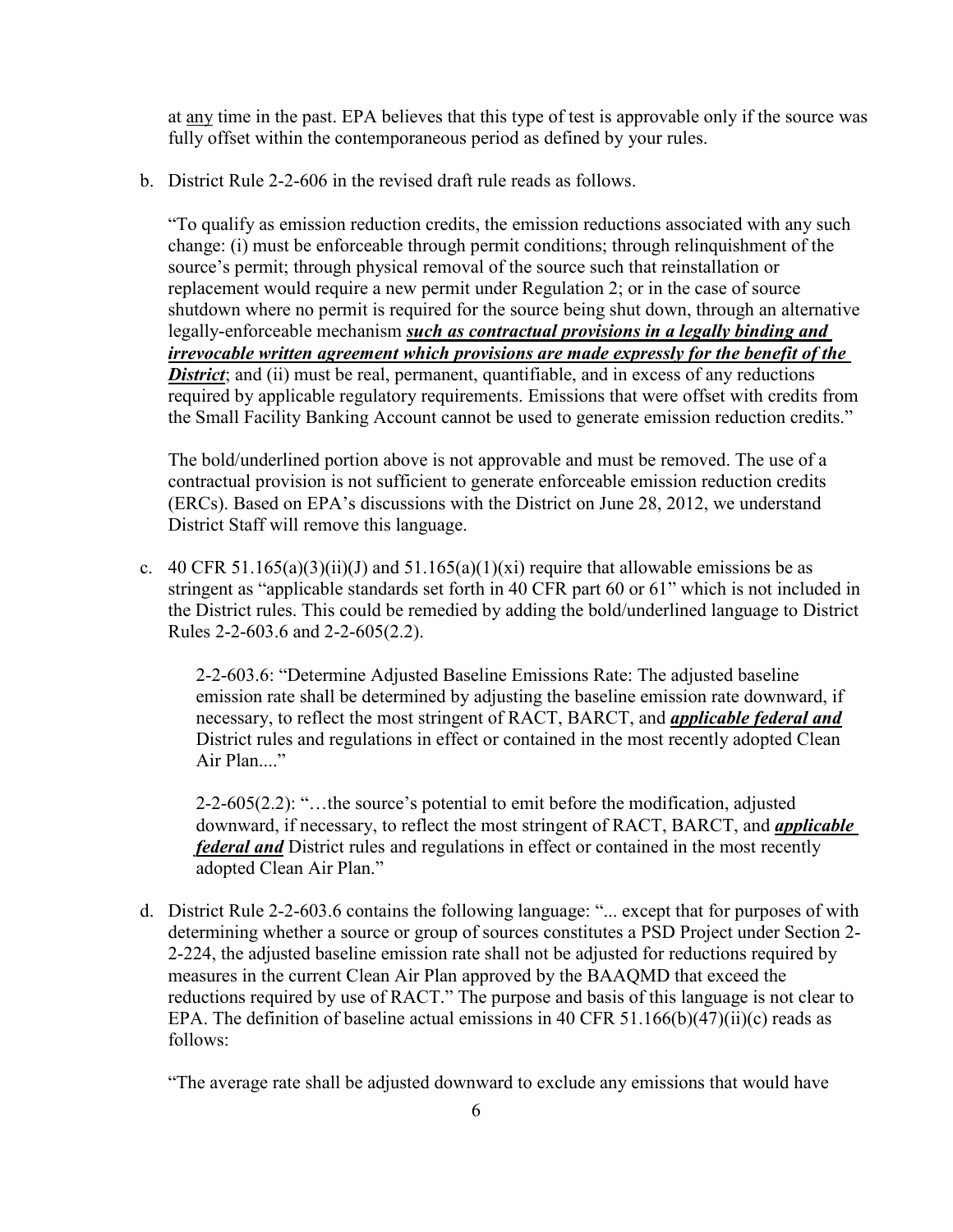exceeded an emission limitation with which the major stationary source must currently comply, had such major stationary source been required to comply with such limitations during the consecutive 24-month period. However, if an emission limitation is part of a maximum achievable control technology standard that the Administrator proposed or promulgated under part 63 of this chapter, the baseline actual emissions need only be adjusted if the State has taken credit for such emissions reductions in an attainment demonstration or maintenance plan consistent with the requirements of  $\S51.165(a)(3)(ii)(G)$ ."

Thus the basis for the baseline actual emission adjustment is any current applicable emission limit (except part 63 limits as noted above), and not RACT levels of control. Please revise this provision to be consistent with the 40 CFR 51.166(b)(47)(ii)(c) requirement.

# **4. Public Participation for PSD Projects**

- a. 40 CFR 51.166(q)(2)(v) requires SIPs to provide opportunity for a public hearing for interested persons to appear and submit written or oral comments on the air quality impact of the source, alternatives to it, the control technology required, and other appropriate considerations. District Rule 2-2-404.6 does not contain a provision allowing for written comments. This may be remedied by making the revisions indicated in bold/underline to District Rule 2-2-404.6: "The APCO may elect to hold a public meeting to receive *written and* verbal comment*s* from the public during the public comment period if the APCO finds that a public meeting is warranted and would substantially enhance public participation in the decision-making process."
- b. 40 CFR 51.166(q)(2)(vii) requires SIPs to provide that within one year after receipt of a complete application the permitting authority shall make a final determination whether construction should be approved, approved with conditions, or disapproved. The rule currently does not contain this requirement. This may be remedied by adding the following revisions in bold/underline to 2-2-406: "If an application for an Authority to Construct is subject to the public notice and comment requirements of Section 2-2-404, the APCO shall…take final action on the application within 60 days after the close of the public comment period or within 30 days after final approval of a CEQA Negative Declaration or Environmental Impact Report for the project (if applicable), whichever is later, *and shall not exceed one year after receipt of a complete application for a PSD Project or within a longer time period if necessary and if consented to by the applicant for a PSD Project*…"
- c. Pursuant to 40 CFR 51.166(q)(2)(iv), District Rule 2-2-404.3 or elsewhere in the District's rules must require that the public notice to be sent to any Indian Governing body whose lands *may be affected* by emissions from the source or modification. There are two Indian Tribes located within the District's jurisdictional boundaries that must be notified when projects may affect their lands. The contact information we currently have for these Indian Tribes are listed below. Based on EPA's discussions with the District on June 28, 2012, we understand District Staff will add Indian Governing Bodies to the list of entities requiring notification in District Rule 2-2-404.3.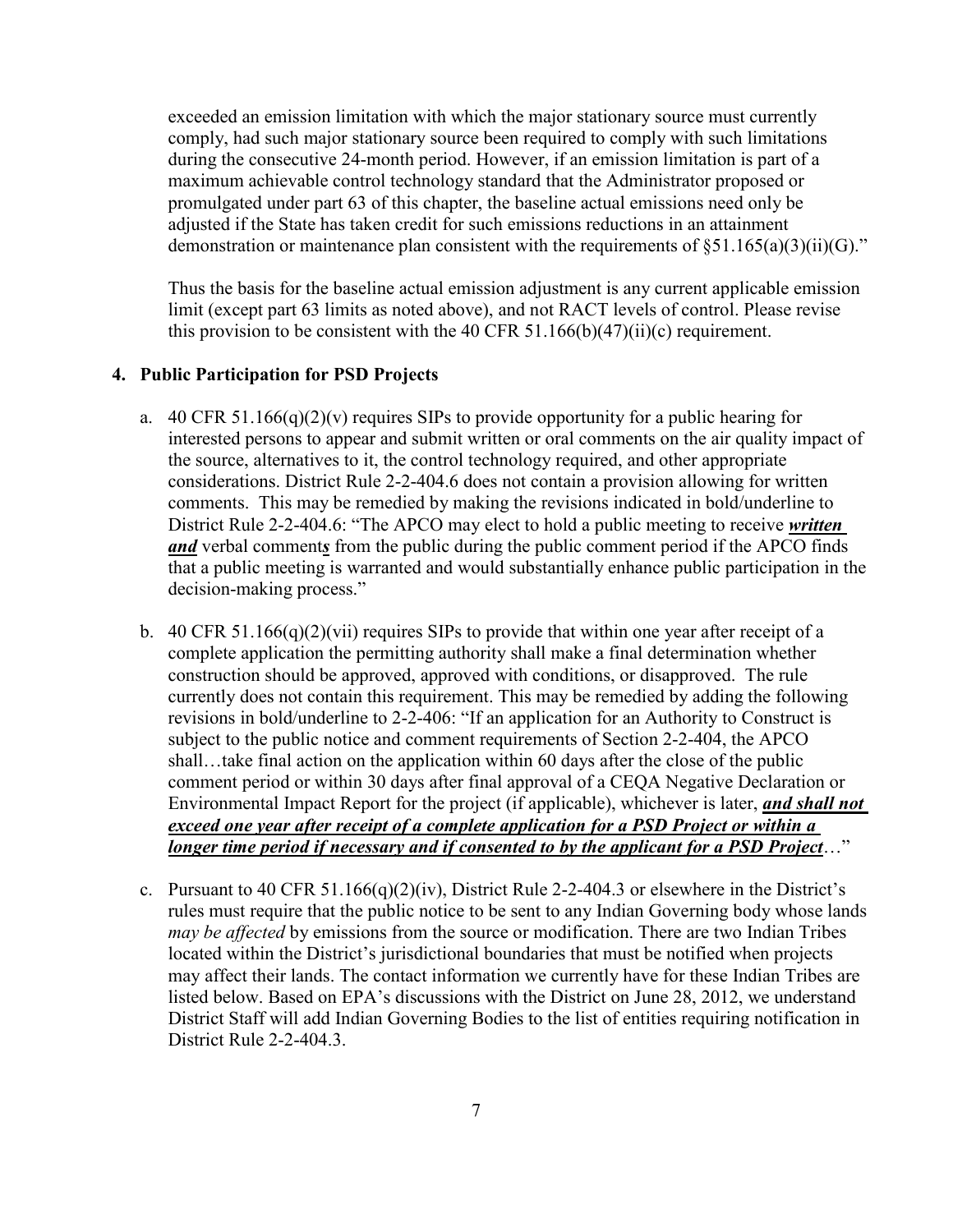Lytton Racheria 437 Aviation Boulevard Santa Rosa, California 95403-9059 (707) 575-5917 (phone) (707) 575-6974 (fax) Tribal Leader: Marjorie Mejia, Chairperson Primary Environmental Contact: Brent Gudzus, Environmental Director

Federated Indians of Graton Rancheria 6400 Redwood Drive, Suite 300 Rohnert Park, California (707) 566-2288 (phone) (707) 566- 2291 (fax) Tribal Leader: Greg Sarris, Chairman Primary Environmental Contact: Devin Chatoian, Environmental Director

#### **5. Minor NSR**

a. **Public Notification -** The District must provide a justification for the emission threshold(s) selected in District Rule 2-2-404(ii) which apply to minor new sources and minor modifications, which meet the public notification requirements in 40 CFR 51.161(a) – (d).

EPA regulations at 40 CFR 51.160(e) allow State NSR programs to exclude new minor sources and minor modifications from the NSR program so long as such sources and modifications are not environmentally significant, consistent with the de minimis exemption criteria set forth in *Ala. Power Co. v. Costle*, 636 F.2d 323, at 360-361 (D.C. Cir. 1979). Given that 40 CFR 51.160(e) allows for sources and modifications that are not environmentally significant to be excluded entirely from the NSR program, it follows that a State or local agency can choose to exempt some new minor sources or modifications subject to permitting from public participation requirements, but, it must do so consistent with the de minimis principles and by application of well-defined objective criteria. Thus, EPA believes that 40 CFR 51.161(a) allows for the tailoring of the public participation process for less environmentally significant sources and modifications. See, generally, 60 FR 45530, at 45548-45549 (August 31, 1995).

b. **NAAQS Compliance** – Pursuant to 40 CFR 51.160(f), the SIP must discuss the air quality data and the dispersion or other air quality modeling used to meet the requirements of 40 CFR 51.160. There are several approaches the District can take to make this demonstration, but it must be discussed in the staff report. For example, the District could use dispersion modeling for all new and modified sources that will result in a significant net increase in emissions at both major and non-major facilities to demonstrate that such sources will not cause or contribute to a NAAQS exceedance. Other methods may include demonstrating these emission increases are already accounted for as growth in emission projections of an attainment demonstration. Based on our discussions on June 28, we understand the District will be providing additional information to address this requirement.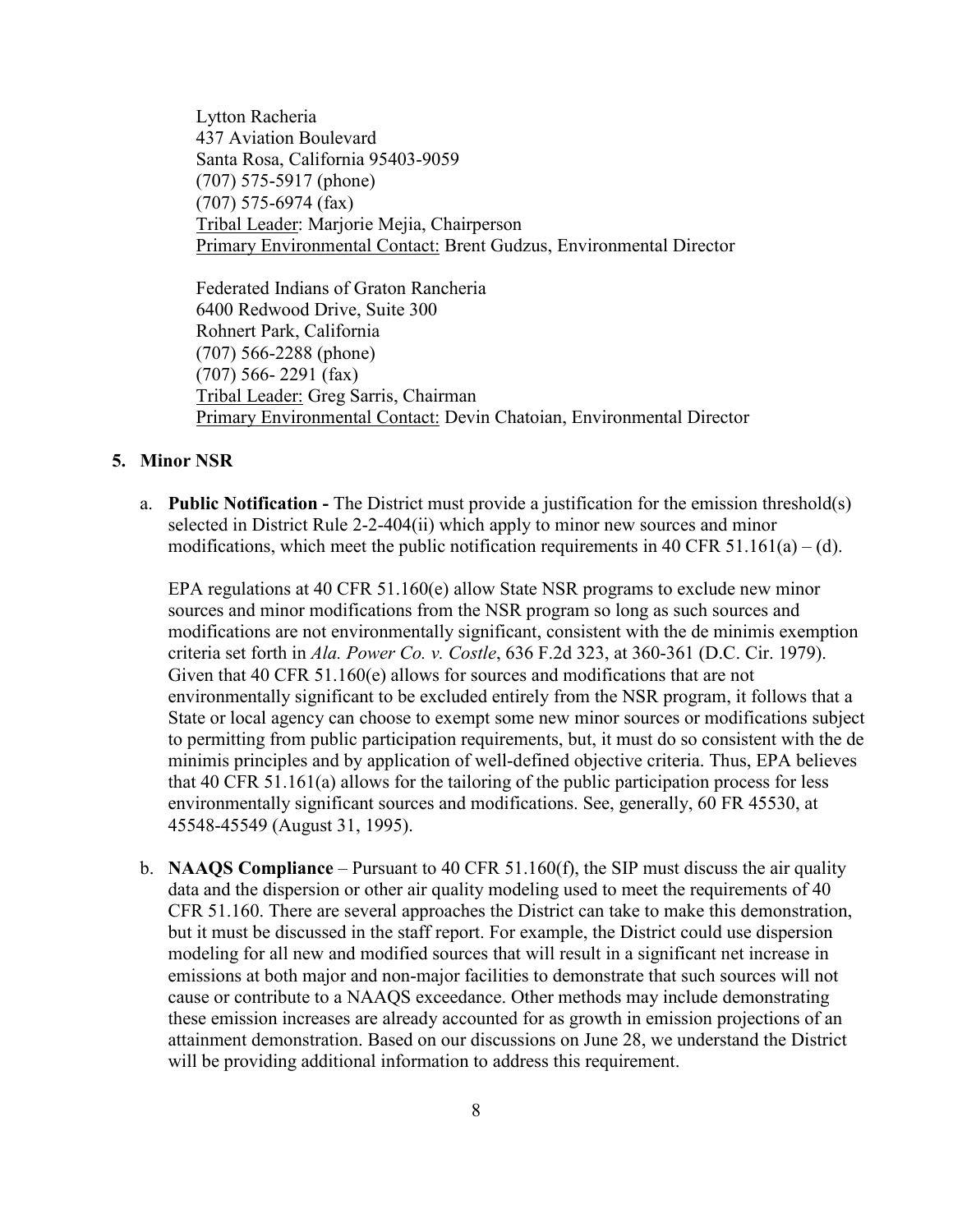- **6. Availability of Records** District Rule 2-2-405 provides that "the APCO shall consider any claims by the applicant regarding the confidentiality of trade secrets, as designated by the applicant prior to submission, in accordance with Section 6254.7 of the California Government Code". The SIP cannot allow any information, including emission data to be withheld if it is not also permissible to withhold that information pursuant to CAA Section 114(c) of the CAA. Please either 1) provide an analysis showing that the California State law cited does not withhold any more information than would be required to be released under the CAA, or 2) revise District Rule 2-2-405 as indicated in bold/underline: "In making information available for public inspection, the APCO shall consider any claims by the applicant regarding the confidentiality of trade secrets, as designated by the applicant prior to submission, in accordance with Section 6254.7 of the California Government Code*, and Section 114(c) of the Clean Air Act*."
- **7. Visibility** Pursuant to 40 CFR 51.307(b)(2), SIPs must contain provisions which require review of any major source or major modification proposing to locate in a nonattainment area, if the source or modification *may have an impact* on visibility in any mandatory Class I Federal Area. District Rule sections 2-2-307, 2-2-401.4, and 2-2-402 were all revised to include major modifications, but do not include *new major facilities* for nonattainment pollutants. This can be remedied by revising the District rule to apply to all new major sources and major modifications (including PSD and nonattainment NSR).
- **8. Other** District Rule section 2-2-407.2 (2.2) as applicable to a modified source, allows a 90 day period after initial operation of the source before the offsets must be "in effect." This language is not approvable. The offset requirement for modified sources must be the same as required for a new source (2.1) in the draft rule. EPA notes that a replacement source is not considered to commence operation until after the end of a shakedown period, and since the offsets must be in effect prior to commencing operation, they are not required until the end of the shakedown period. But to use this provision, the District should specifically add such a provision for replacement units, which may also require a definition for such units. Based on EPA's discussions with the District on June 28, 2012, we understand District Staff will revise the rules to address this issue.

# **III. DEFINITIONS**

**1.** 40 CFR 51.165(a)(1) and 51.166(b) require that SIPs use the federal definitions listed in these sections, and allow approval of deviations from the wording of these definitions "only if the [permitting agency] specifically demonstrates that the submitted definition is more stringent, or at least as stringent*, in all respects* as the corresponding definitions..." The District's rules do not include several of these definitions. The District has stated that several of these missing terms are "incorporated by reference" because they are included in the definition of a term that is defined within the rule, or that where this is not the case the District will use the general dictionary definition of these terms. This approach is not consistent with the plain requirements of 40 CFR 51.165(a)(1) and 51.166(b). The District rules must include a definition for each term listed in 40 CFR Subpart I, unless the term is not used in the rule. EPA has determined that additional definitions must be provided for the terms listed below. In all cases, the missing definition may be provided by either explicitly defining these terms in the District's rules consistent with the federal definitions, or incorporating the federal definitions by reference into the District's rules.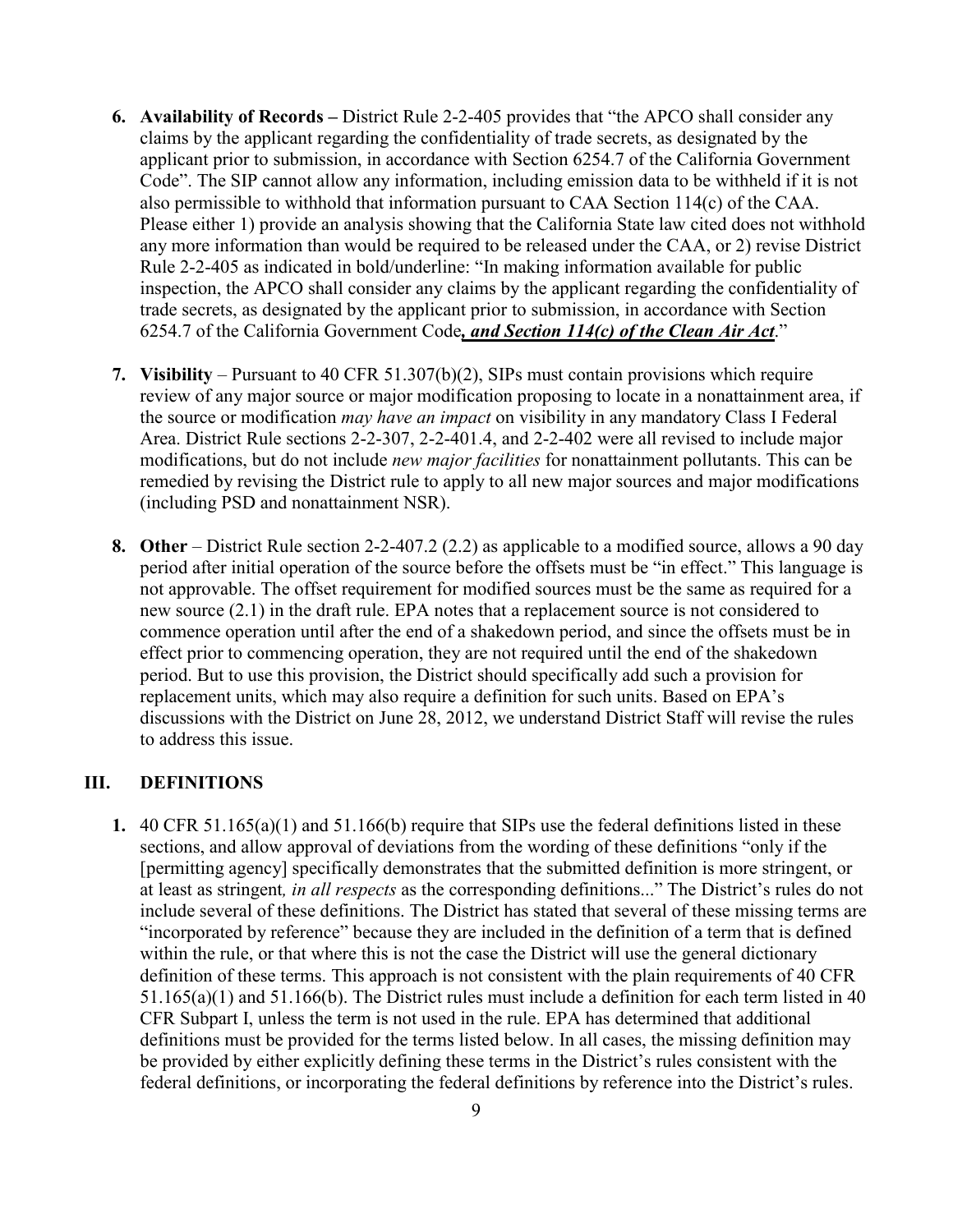**2.** The term "commence" must be defined pursuant to 40 CFR 51.165(a)(1)(xvi), 40 CFR  $166(b)(9)$ , and section  $169(2)(A)$  of the Act. Section  $165(a)$  of the Act requires that new and modified major facilities in attainment areas obtain a PSD permit (section 165(a)) before *commencing* construction, and section 173(a) of the Act requires new and modified major facilities in nonattainment areas obtain sufficient offsets before *commencing* operation. The federal definition of "commence" as applied to construction of a new major facility or major modification at an existing major facility means that the owner or operator has all necessary preconstruction approvals or permits **and** either has: (1) begun, or caused to begin, a continuous program of actual on-site construction of the source, to be completed within a reasonable time; or (2) entered into binding agreements or contractual obligations, which cannot be canceled or modified without substantial loss to the owner or operator, to undertake a program of actual construction of the source to be completed within a reasonable time. "Commence" must be defined in the District's rules to establish when a facility can commence construction and when a facility will commence operation, to ensure offsets are provided prior to that time.

EPA notes that although section 1-209 of Regulation 1 in the District's rules defines the term "commenced," it is not adequate since it does not require a person (i.e., owner or operator under the District's rules) to have all necessary preconstruction approvals or permits before commencing construction or operation. Alternatively, the District may consider revising this term to meet the federal definition of "commence" by making the following revision in bold/underline to Section 1-209: "Where a person *has obtained all necessary preconstruction approvals pursuant to 2-1-301 as a precondition to undertaking construction, and either (1)*  has undertaken a continuous program of construction, reconstruction or modification, or a person *(2)* has entered into a contractual obligation to undertake and complete, within a reasonable time, a continuous program of construction, reconstruction or modification."

- **3.** Pursuant to 51.165(a)(1)(xv) and 51.166(b)(11), "begin actual construction" must be defined in the District's rules. "Begin actual construction" is generally the initiation of physical on-site construction activities on an emissions unit or facility which are of a permanent nature. This differs from "commencing" construction in which a person or facility can rely on entering into binding contractual obligations to undertake a program of actual construction of the emissions unit or facility.
- **4.** Pursuant to 40 CFR 51.166(b), "baseline concentration", "major source baseline date", and "baseline area" were deleted in the proposed revision of District Rule 2-2, but must be retained for SIP approval.
- **5.** Pursuant to 40 CFR 51.166(b), "subject to regulation" must be defined. Although the District has stated in discussion with EPA that the term is already included because it is used within the incorporated by reference definition of PSD Pollutant (i.e., Any Regulated NSR Pollutant as defined in 40 C.F.R. Section 51.166(b)(49)), this does not satisfy the requirement to include all of the 40 CFR Subpart I definitions.
- **6.** Pursuant to 40 CFR 51.165(a)(1)(xxi) and 40 CFR 51.166(b)(32), the definition for replacement source in District Rule 2-1-232.4 must be consistent with the federal definition of "replacement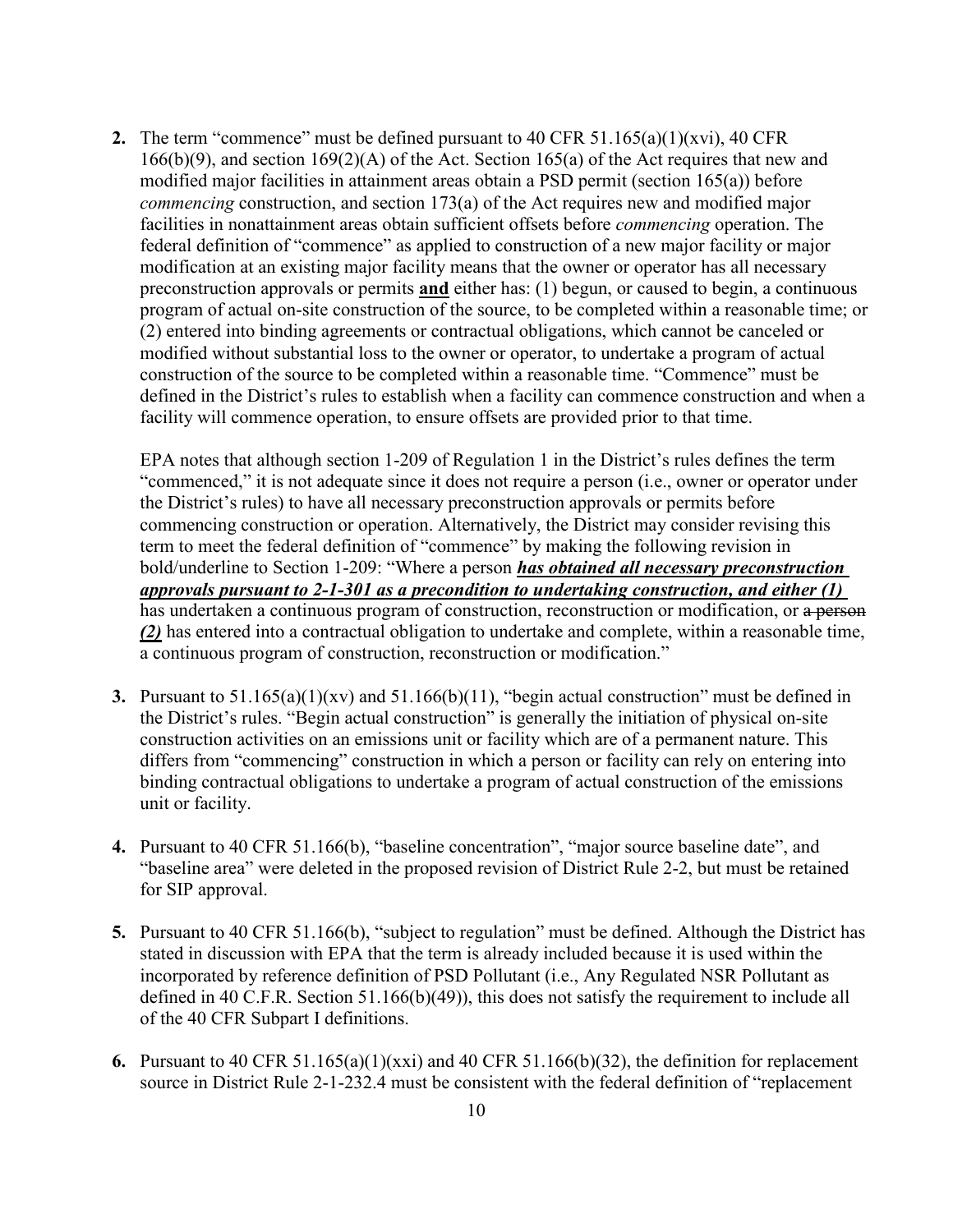unit," or the District must explain how their definition is "at least as stringent." The District's rules must be revised to be consistent with the following provisions pursuant to 40 CFR 51.165(a)(1)(xxi)(A)-(D) and 40 CFR 51.166(b)(32)(i)-(iv) for replacement sources.

- The emissions unit is a reconstructed unit within the meaning of  $\S 60.15(b)(1)$ , or the emissions unit completely takes the place of an existing emissions unit.
- The emissions unit is identical to or functionally equivalent to the replaced emissions unit.
- · The replacement does not alter the basic design parameters of the process unit.
- The replaced emissions unit is permanently removed from the major stationary source, otherwise permanently disabled, or permanently barred from operation by a permit that is enforceable as a practical matter. If the replaced emissions unit is brought back into operation, it shall constitute a new emissions unit.
- **7.** EPA identified tribes located within the Bay Area in a previous comment above. If "Indian Governing Body" is added to the list of entities in District Rule 2-2-404.3, this term must be defined in the District's rule pursuant to 40 CFR 51.166(b)(28). "Indian Governing Body" means the governing body of any tribe, band, or group of Indians subject to the jurisdiction of the United States and recognized by the United States as possessing power of self-government.
- **8.** The definition of "contemporaneous" in 2-2-206 must be revised to be consistent with the federal definition in 40 CFR 51.165(a)(1)  $\&$  51.166(b)(9). Based on EPA's discussions with the District on June 28, 2012, we understand the District will make the following change in bold/underline:

"Contemporaneous: Occurring (i) within a five year period of time immediately prior to the date of a complete application for an authority to construct or permit to operate for a source; *and/or* (ii) on or after the date of a complete application for an authority to construct or permit to operate but prior to initial operation of the source (or for a source that is a replacement, in whole or in part, for an existing source, with respect to emission reduction credits being generated by the shutdown of the existing source being replaced, 90 days after initial operation of the replacement source)."

- **9.** The definition of "potential to emit" in District Rule 2-1-217 reads as "any physical or operational limitation...is enforceable by the District *or* EPA." Pursuant to 40 CFR  $51.165(a)(1)(iii)$  and  $51.166(b)(4)$ , the definition of "potential to emit" in 2-1-217 must be federally enforceable or practically and legally enforceable. Stating that a limit must be enforceable by the District alone is not sufficient. This can be remedied by making one of the following revisions in bold/underline to District Rule 2-1-217.
	- · "any physical or operational limitation......is enforceable by the District *and* EPA"; or
	- · "any physical or operational limitation......is *federally enforceable*"; or
	- · "any physical or operational limitation......is *legally and practically enforceable. A physical or operational limitation is enforceable as a practical matter (or practically enforceable) if the physical or operational limitation establishes a clear legal obligation for the source and allow compliance to be verified.*"